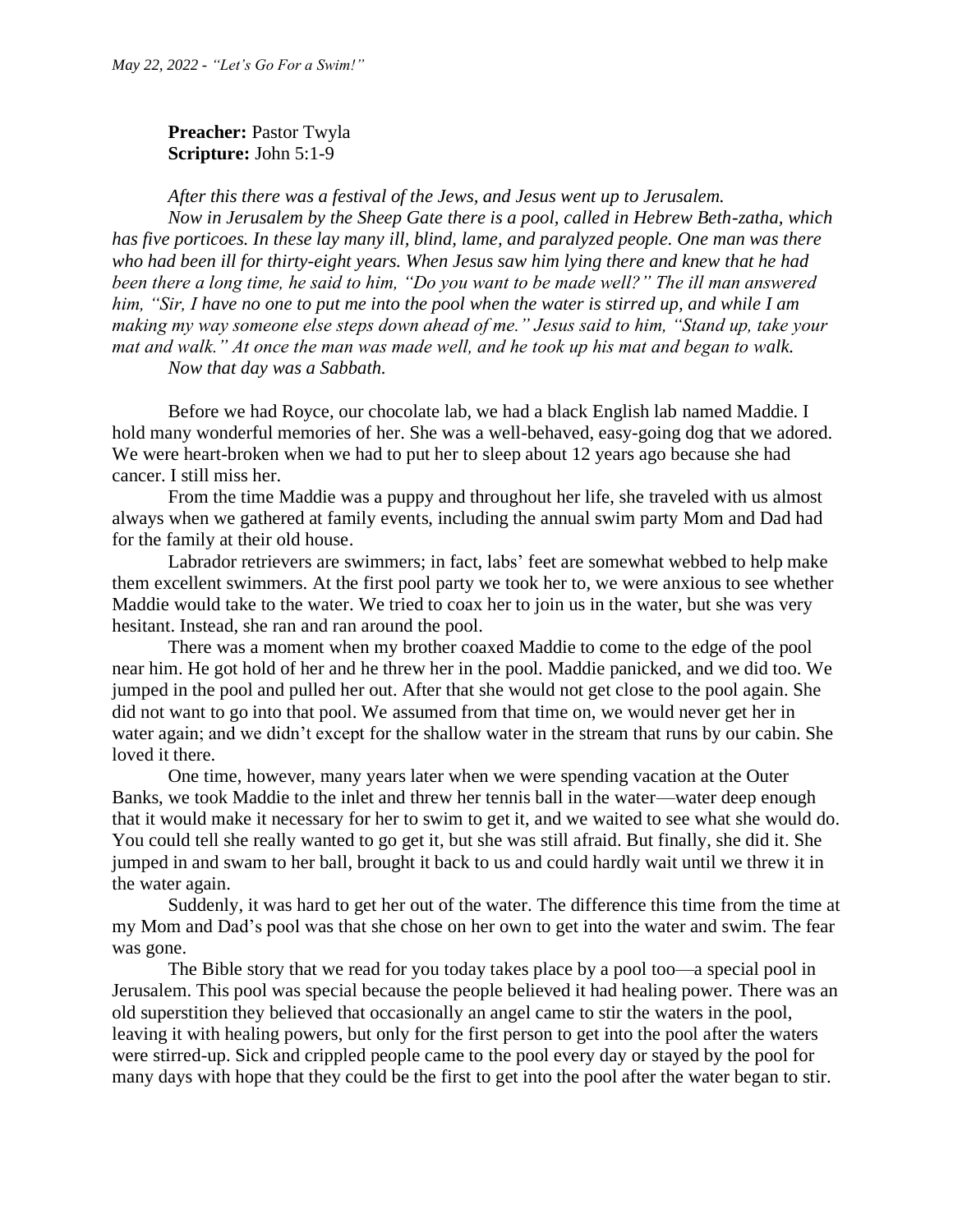Some translations of the Bible do not include this bit of information. In those translations, as in the one that was read for you today—the New Revised Standard Version—you will not find a verse four. Verse three is followed by verse five. It is believed that John did not want to give any credence to this fictitious belief and so he did not include it. So, it is believed that the information about an angel stirring the water was actually added later and included in some translations. That is just an interesting side note for you.

On this particular day, when Jesus came to town for one of the three special festivals held every year, there was a sick man by the pool who had been going to the pool for thirty-eight years. That's a long time. Of course, he was not the only person by the pool wanting to be healed of a disease, wound, or handicap; but for some reason, Jesus chose to talk to and heal this particular man.

A question that arises is why did Jesus choose this particular man out of everyone else who was by the pool? The New International Version of the Bible offers a logical answer in its translation by saying in verse six that "Jesus learned," about the man's condition. Many commentary writers say this is an incorrect translation from the original Greek text. Using this translation, we are led to believe that someone told Jesus about the man's condition.

The correct translation is "Jesus knew," which is the translation you heard this morning, about the man's condition. No one needed to tell Jesus about him. He just knew, just like he knew everything about the Samaritan woman by the well. You remember her, don't you? Jesus told her about events and details of her life that there was no way he would have known— like the fact that she had five husbands and the man she was with when Jesus met. He already knew about this condition.

So, here we have Jesus picking out this man by the pool to ask him if he wants to get well. Unlike what usually happens, this man did not ask Jesus to heal him. In fact, he didn't seem to know who Jesus was.

"Do you want to get well?" Jesus asked the ailing man. It sounds like a simple question, but really it is not. There are layers of things to consider when asked this question. Jesus might as well have asked him if he wanted to change; because, if the man said yes that he wanted to be healed, his life was definitely going to change.

His way of life, going to the pool and begging for money so he could survive, was going to end. He would be expected to find work—a trade to support himself. Things that other people did for him; he was now going to be expected to do for himself. That's a huge change in his way of living after thirty-eight years. Did he want to make that change? Did he really want his life to become different or was he comfortable with it just the way it was?

This concept might trigger something in your own thinking about a very real problem society and organizations deal with today. A common discussion I hear people having is that there are some people who are unfortunately born into or who fall onto hard times, and they do not want to make helpful changes in their lives. People who have become accustomed to "using" the system—government programs, church benevolences, the kindness and generosity of people—and they don't want to find the help they need or a job to support themselves and their families. We see how their abuse of the system makes it even more difficult for those who really need the help.

This is, indeed, a serious and troubling issue. As people called by God to serve those in need, we want to help. However, we sadly admit, we don't always know the difference between who sincerely needs help and who is using the system. I don't have an easy answer for you. I struggle with the challenge as you do.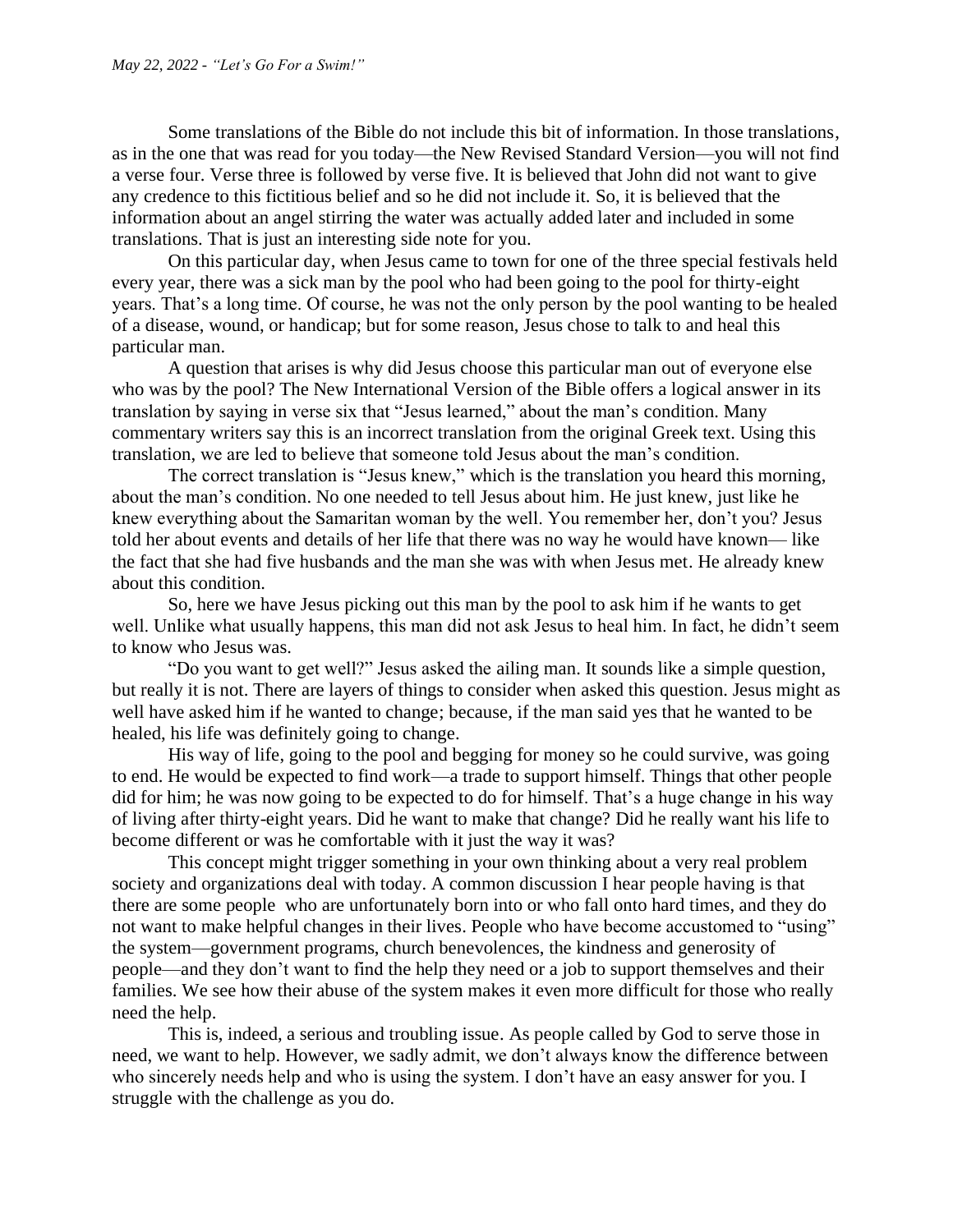However, turning our attention from this one specific issue, where choosing to make a change can certainly make a difference, we must acknowledge there are other decisions we make that affect change in our lives. Change can make our lives difficult or uncomfortable—at least for a while—which is maybe why key decisions that would initiate change get put on hold or are avoided all together.

There's the change that happens in one's life when he or she says yes to Jesus and in giving his or her life to him and they become a new person, letting go of their old sinful ways, and walking in newness of life by following Jesus' example. Baptism symbolizes the change that happens to us when we give ourselves to Jesus. It symbolizes the washing away of the old and rising to new life. For some people that requires a huge change. It is a choice. Jesus stands before the lost and asks, "Do you want to get well?"

Praise God for those who say yes to wanting "to get well." There are a whole lot of people—some you may know—who keep making excuses for not letting Jesus into their lives. At the heart of making a decision for Christ may be that they just don't want the changes that a commitment to Jesus would require in their lives.

Here's something else interesting to note in the story. Did you happen to notice that the sick man in the story never really said yes? Instead, he tried to explain to Jesus that he continued to be sick for all of those years because he could not get into the pool fast enough to be the one who would get healed, and he said he had no one to help him. For thirty-eight years, he could not find someone to help him? Or was this simply an excuse for really not wanting to get well?

A farmer asked his neighbor if he might borrow a rope.

"Sorry," said the neighbor. "I'm using my rope to tie up my milk."

"Rope can't tie up milk."

"I know," replied the neighbor, "but when a man doesn't want to do something, one reason is as good as another."

It's easy to get frustrated with these kinds of people. We all know those who answer every suggestion or even every obvious solution requiring change with "but" … something. It's just too easy to make excuses, including excuses that sound good to get out of doing something. It doesn't seem to even matter sometimes when one knows the outcome of doing something differently will make for something better. Getting past the "buts" that hold people back from making changes in their lives can be a very, very difficult hurdle to overcome.

This leads us into the final point I want to make this morning. Remember that Jesus told the man by the pool to "pick up his mat and walk." Like this man, if we really do need and or want to change something in our lives, then we need to take some action. We need to not only make some decisions but also make some movements toward what is real—toward truth, toward our Savior.

The man that Jesus helped was not going to get well by simply laying aside the pool, nor was he going to get well if he was counting on a myth about the water being a healing pool at certain times. He was healed when he listened to Jesus' command to pick up his mat and walk.

Also, by telling the sick man "to take up his mat," the Lord was telling him something very important, as he tells all who truly want to change— don't turn around and look back; do not let doors open and then go back to the way things were. Many people fail right here. They burn bridges.

Furthermore, according to verse fourteen, which we did not read this morning, when Jesus found this man in the temple later, he said to him, "See, you have been made well. Sin no more, lest a worse thing come upon you." A literal translation of the Greek is "don't keep on